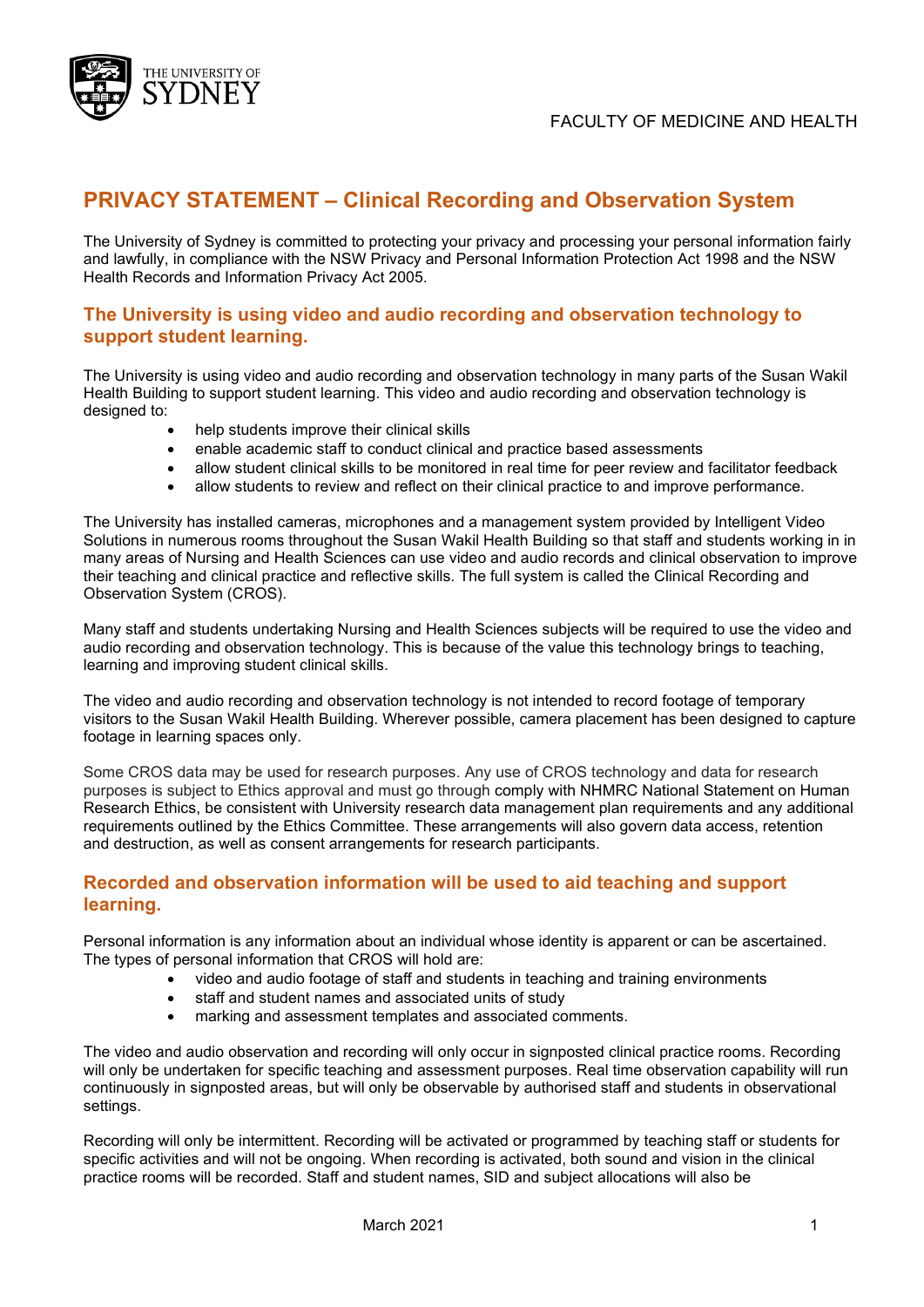

documented in the CROS system as part of allocating system authorisations and permissions. Authorised University staff will have the ability to record, edit and tag recordings. For practical assessments, staff will observe and grade assessments in CROS.

Guest lecturers, clinical patients and invited users of clinical spaces, in consultation with Faculty staff, will be able to opt-out of video and audio recordings during their temporary use of clinical spaces.

#### **Recorded information and observation technology will be securely managed.**

All footage held in CROS is securely managed and will only be accessible to small numbers of staff and students within subject disciplines, with a specific teaching or learning need to access the footage.

Access to footage will generally be enabled by Faculty Administrators and staff who will enable access where appropriate to specific students. All Faculty Administrators and teaching staff with CROS access have been advised of their responsibilities to protect the personal information contained in CROS recordings and to ensure this information is only used for authorised purposes to support teaching and learning. Technical support staff can only access recordings when enabled by Faculty Administrators, for the purpose of providing technical support. CROS does not enable students to share recordings they have access to with others.

For student initiated recordings in Room 131 and in Speech Pathology streams, students must ensure that access to recordings and observations is only granted to relevant teaching staff and to students who appear in the footage. Access to these staff and students must only be enabled for the purpose of supporting specific teaching and learning activities. Footage must only be shared for class feedback and debriefing purposes. CROS recordings must only be used to support teaching and learning. Where access to recordings is requested for purposes other than those directly related to supporting student learning or to specific subject assessment, authorisation for this use must follow the strict authorisation requirements of the University's [CCTV Procedures.](https://www.sydney.edu.au/policies/showdoc.aspx?recnum=PDOC2019/486&RendNum=0) Alternatively, requests for access must be made through the University's official Government Information (Public Access) Act [processes.](https://www.sydney.edu.au/about-us/governance-and-structure/privacy-and-university-information/accessing-university-information.html)

All actions in CROS, including the viewing of real time observations, are logged for security and investigation purposes as required.

All recordings are stored in the University's secure cloud servers, located in Sydney.

Reporting and analytics will be generated by CROS, to provide insights into system use for Faculty staff. This reporting will not contain any personally identifying information.

Where recordings are made of clinical patients, it is important to be aware that these recording contain personal health information. Health information has the highest security classification in the University's Data Classification Standard, Highly Protected. These recordings are very securely managed, only shared and used with consent and will never be used for any other purpose that does not align with the patient's consent.

Staff and students are reminded that under the University's [Privacy Policy 2017](https://www.sydney.edu.au/policies/showdoc.aspx?recnum=PDOC2011/81&RendNum=0)**,** [Student Charter 2020](https://www.sydney.edu.au/policies/showdoc.aspx?recnum=PDOC2011/215&RendNum=0)**,** [Code of](https://www.sydney.edu.au/policies/showdoc.aspx?recnum=PDOC2011/65&RendNum=0)  [Conduct Staff and Affiliates](https://www.sydney.edu.au/policies/showdoc.aspx?recnum=PDOC2011/65&RendNum=0)**,** [Acceptable Use of ICT Resources Policy 2019](https://www.sydney.edu.au/policies/showdoc.aspx?recnum=PDOC2011/140&RendNum=0) as well as other obligations, they are required to protect the personal and health information that is held by the University. Misuse of personal information in CROS recordings will result in privacy breach management processes and/or disciplinary or misconduct processes.

### **Recorded information will only be kept for limited periods of time, to meet educational needs.**

The University retains all its information in accordance with the State Records Act 1998 (NSW). The information in CROS is only kept for short periods of time before being permanently deleted. The majority of recordings will be kept for a semester, to enable staff and students to review progress and to complete units of study successfully. Recordings that are used as part of assessments will be kept for the length of any appeals period applying to the assessment.